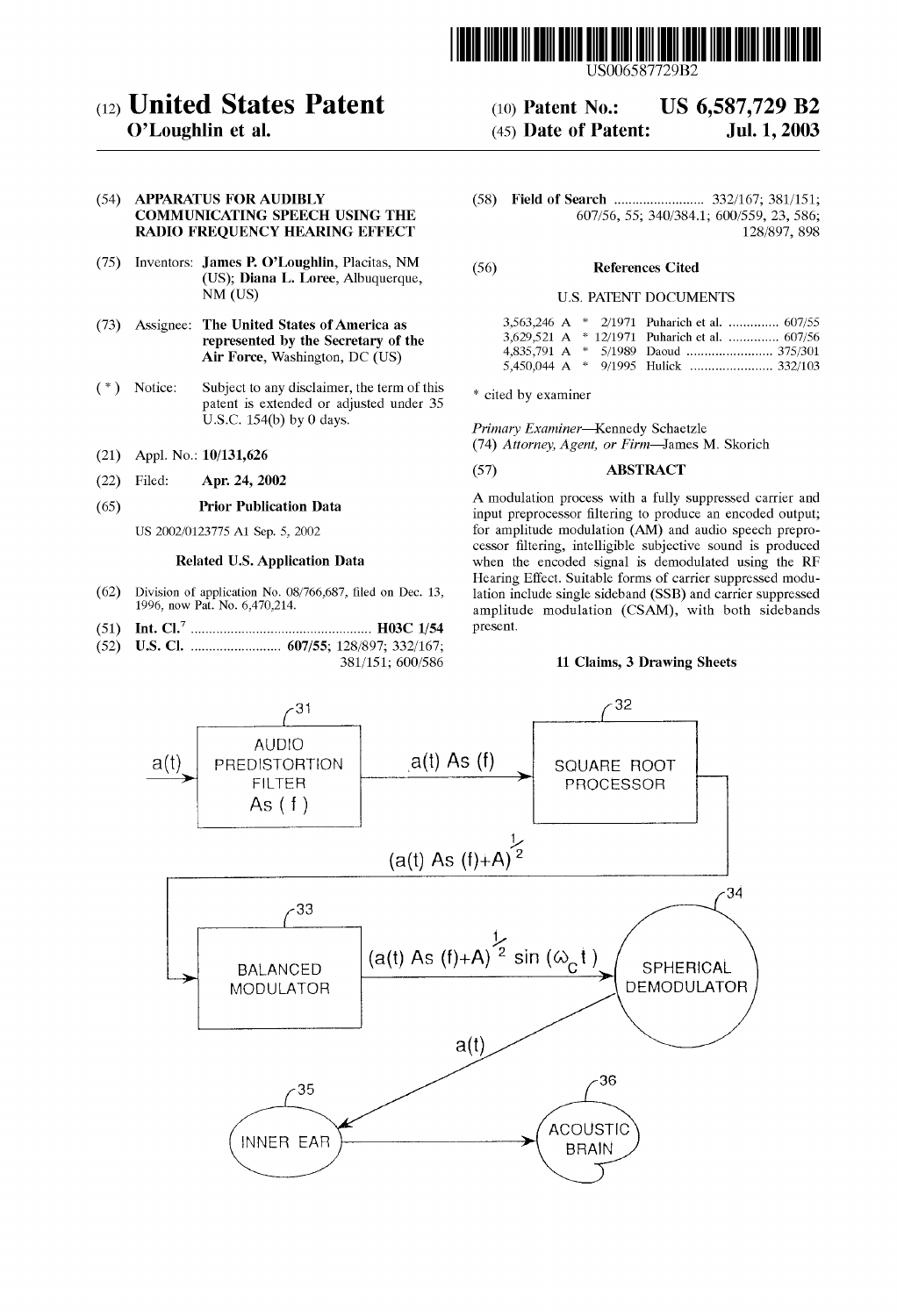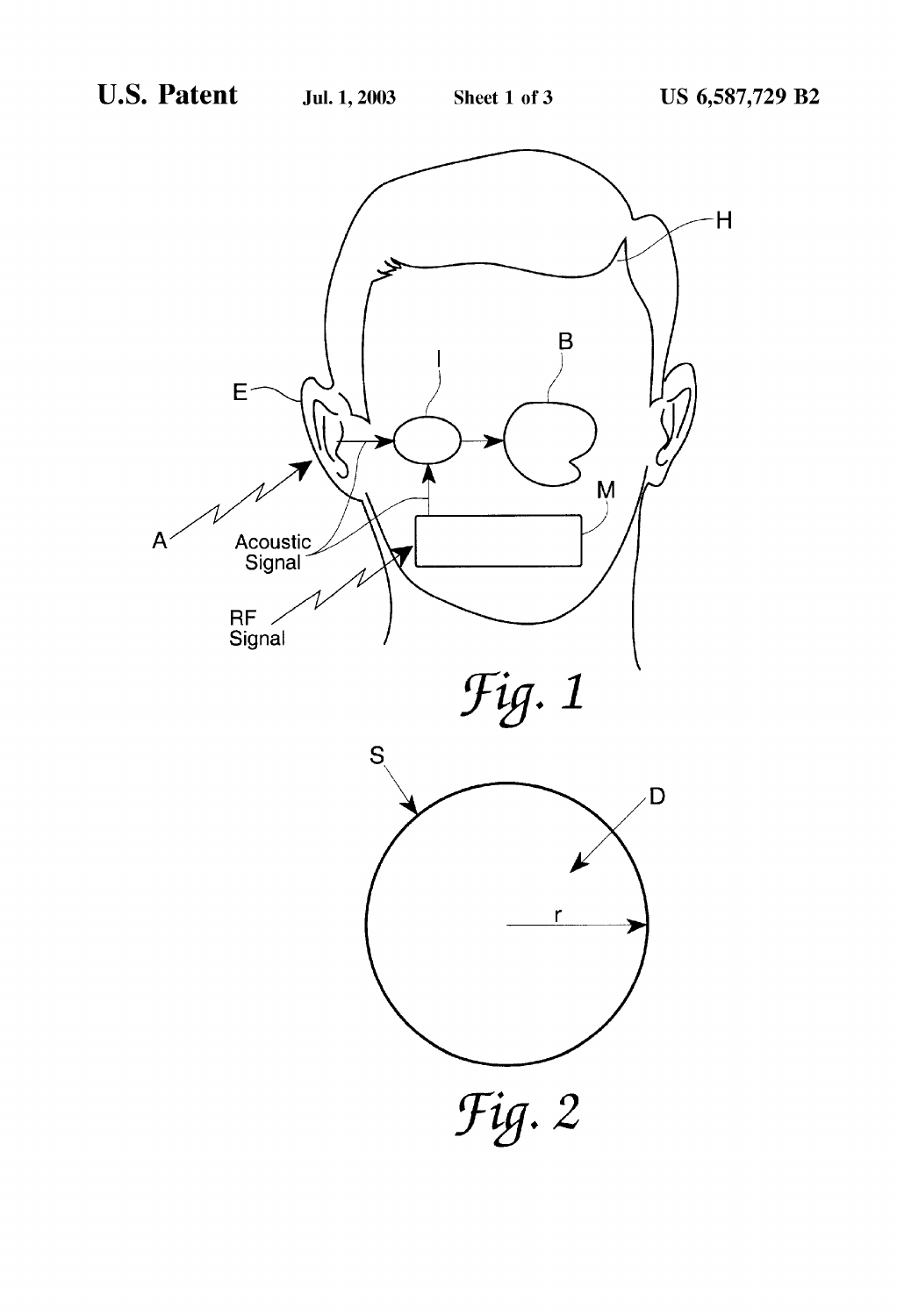

 $FIG. 3$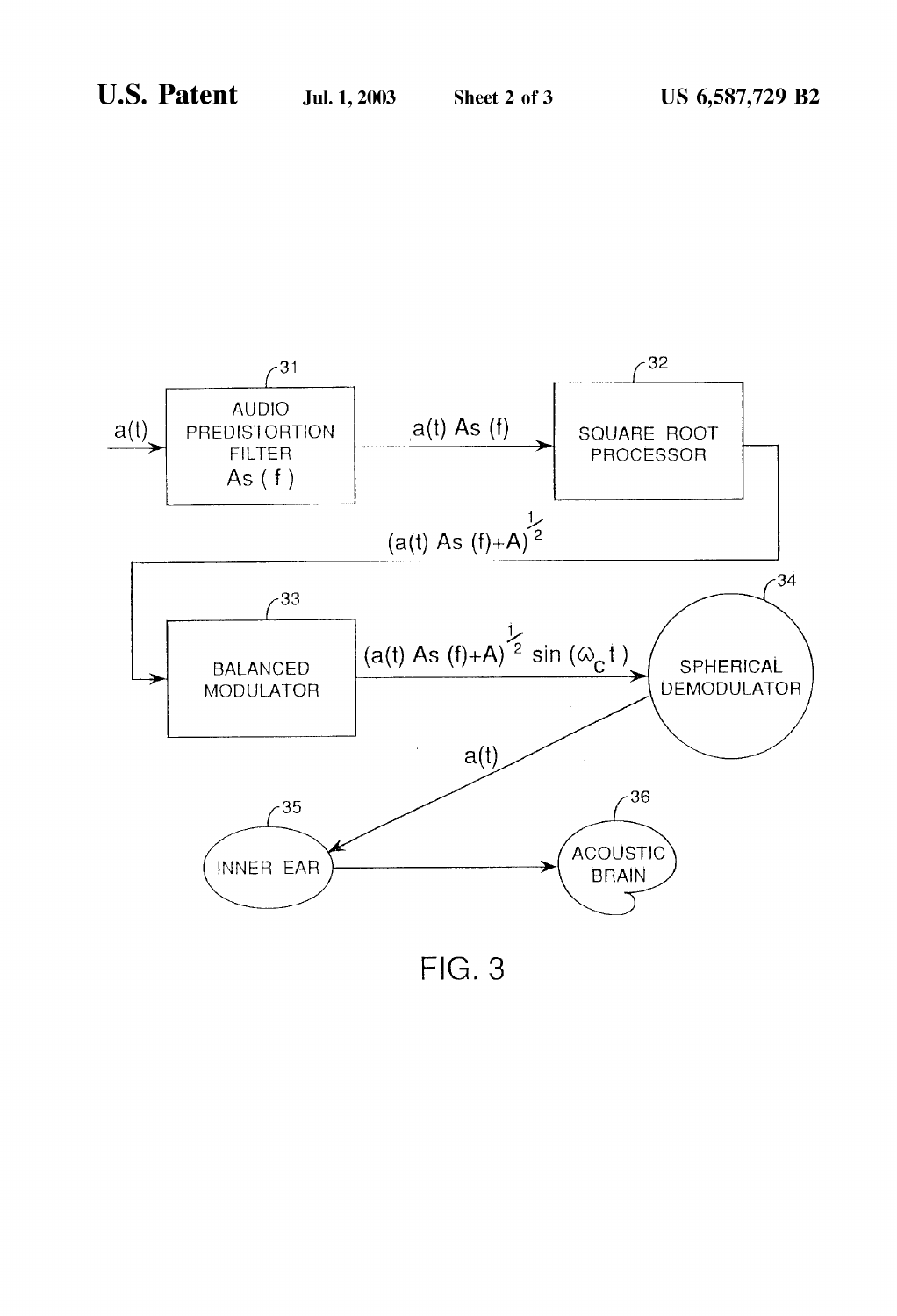

 $FIG. 4$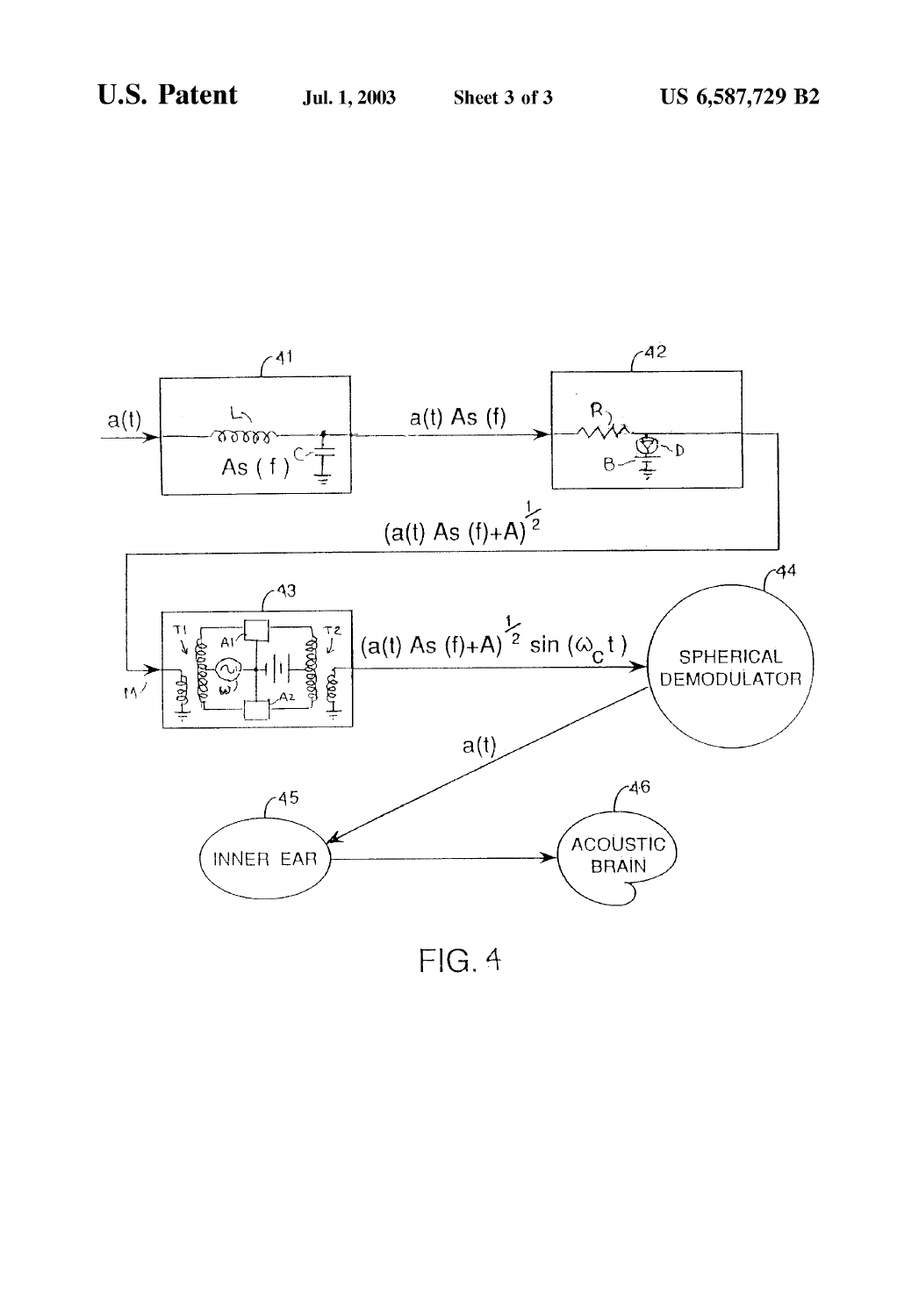5

15

45

#### APPARATUS FOR AUDIBLY COMMUNICATING SPEECH USING THE RADIO FREQUENCY HEARING EFFECT

This application is a division of U.S. patent application Ser. No. 08/766,687 filed on Dec. 13, 1996, now U.S. Pat. No. 6,470,214, and claims the benefit of the foregoing filing date.

The invention described herein may be manufactured and used by or for the Government for governmental purposes 10 bands. without the payment of any royalty thereon.

#### BACKGROUND OF THE INVENTION

This invention relates to the modulating of signals on carriers, which are transmitted and the Signals intelligibly recovered, and more particularly, to the modulation of speech on a carrier and the intelligible recover of the speech by means of the Radio Frequency Hearing Effect.

The Radio Frequency ("RF") Hearing Effect was first  $_{20}$ noticed during World War II as a subjective "click" produced by a pulsed radar signal when the transmitted power is above a "threshold" level. Below the threshold level, the click cannot be heard.

The discovery of the Radio Frequency Hearing Effect 25 suggested that a pulsed RF carrier could be encoded with an amplitude modulated ("AM") envelope. In one approach to pulsed carrier modulation, it was assumed that the "click" of the pulsed carrier was similar to a data Sample and could be used to synthesize both simple and complex tones such as  $30$ speech. Although pulsed carrier modulation can induce a subjective sensation for simple tones, it severely distorts the complex Waveforms of Speech, as has been confirmed experimentally.

The presence of this kind of distortion has prevented the 35 click process for the encoding of intelligible speech. An example is provided by AM Sampled data modulation

Upon demodulation the perceived speech Signal has Some of the envelope characteristics of an audio signal. Conse quently a message can be recognized as speech when a  $40$ listener is pre-advised that Speech has been sent. However, if the listener does not know the content of the message, the audio signal is unintelligible.

The attempt to use the click process to encode speech has been based on the assumption that if simple tones can be encoded, speech can be encoded as well, but this is not So. A simple tone can contain several distortions and still be perceived as a tone whereas the Same degree of distortion applied to speech renders it unintelligible.

#### SUMMARY OF THE INVENTION

In accomplishing the foregoing and related object the invention uses a modulation process with a fully Suppressed carrier and pre-processor filtering of the input to produce an 55 encoded output. Where amplitude modulation (AM) is employed and the pre-processor filtering is of audio speech input, intelligible subjective sound is produced when the encoded signal is demodulated by means of the RF Hearing Effect. Suitable forms of carrier suppressed modulation  $_{60}$ include single sideband (SSB) and carrier suppressed amplitude modulation (CSAM), with both sidebands present.

The invention further provides for analysis of the RE hearing phenomena based on an RF to acoustic transducer model. Analysis of the model Suggests a new modulation 65 process which permits the RF Hearing Effect to be used following the transmission of encoded speech.

 $\mathfrak{D}$ 

In accordance with one aspect of the invention the pre-<br>processing of an input speech signal takes place with a filter that de-emphasizes the high frequency content of the input speech signal. The de-emphasis can provide a signal reduction of about 40 dB (decibels) per decade. Further processing of the speech signal then takes place by adding a bias level and taking a root of the predistorted waveform. The resultant signal is used to modulated an RF carrier in the AM fully suppressed carrier mode, with single or double side-

The modulated RF signal is demodulated by an RF to acoustic demodulator that produces an intelligible acoustic replication of the original input speech.

The RF Hearing Effect is explained and analyzed as a thermal to acoustic demodulating process. Energy absorp tion in a medium, Such as the head, causes mechanical expansion and contraction, and thus an acoustic signal.

When the expansion and contraction take place in the head of an animal, the acoustic signal is passed by conduction to the inner ear where it is further processed as if it were an acoustic signal from the outer ear.

The RF to Acoustic Demodulator thus has characteristics which permit the conversion of the RF energy input to an acoustic output.

Accordingly, it is an object of the invention to provide a novel technique for the intelligible encoding of signals. A related object is to provide for the intelligible encoding of Speech.

Another object of the invention is to make use of the Radio Frequency ("RF") Hearing Effect in the intelligible demodulation of encoded signals, including speech.

Still another object of the invention is to suitably encode a pulsed RF carrier with an amplitude modulated ("AM") envelope such that the modulation will be intelligibly demodulated by means of the RF Hearing Effect. A related object is to permit a message to be identified and understood as Speech when a listener does not know beforehand that the message is speech.

Other aspects of the invention will be come apparent after considering several illustrative embodiments, taken in conjunction with the drawings.

#### DESCRIPTION OF THE DRAWINGS

FIG. 1 is a block diagram model of RF to Acoustic Demodulation Process making use of the Radio Frequency ("RF") Hearing Effect;

50 FIG. 2 is a spherical demodulator and radiator having a specific acoustic impedance for demodulation using the RF Hearing Effect;

FIG. 3 is a diagram illustrating the overall process and constituents of the invention; and

FIG. 4 is an illustrative circuit and wiring diagram for the components of FIG. 3.

#### DETAINED DESCRIPTION OF THE PREFERRED EMBODIMENT

With reference to the drawings, FIG. 1 illustrates the RF to acoustic demodulation process of the invention. Ordi narily an acoustic signal A reaches the outer ear E of the head H and traverses first to the inner ear I and then to the acoustic receptors of the brain B. A modulated RF signal, however, enters a demodulator D, which is illustratively provided by the mass M of the brain, and is approximated, as shown in FIG. 2, by a sphere S of radius r in the head H. The radius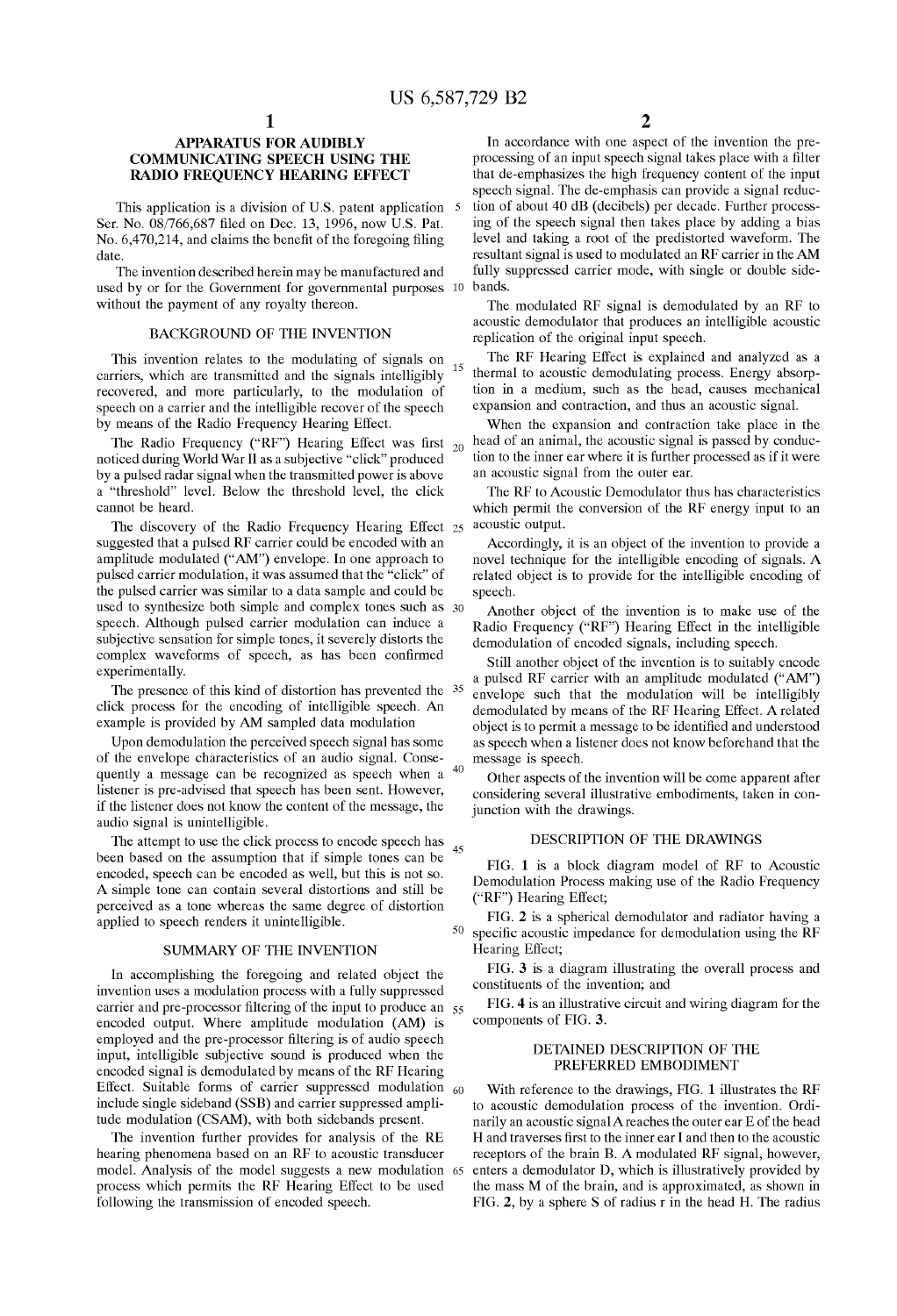5

15

40

60

 $65$ 

r of the sphere S is about 7 cm to make the sphere S equivalent to about the volume of the brain B. It will be appreciated that where the demodulator D, which can be an external component, is not employed with the acoustic receptors of the brain B, it can have other forms.

The sphere S, or its equivalent ellipsoid or similar solid, absorbs RF power which causes an increase in temperature that in turn causes an expansion and contraction which results in an acoustic wave. As a first approximation, it is assumed that the RF power is absorbed uniformly in the <sup>10</sup> brain. Where the demodulator D is external to the brain B, the medium and/or RF carrier frequency can be Selected to assure sufficiently uniform absorption.

For the modulated RF signal of FIG. 1, the power absorbed in the Sphere S is proportional to the power waveform of the modulated RF signal. The absorption rate<br>is characterized quantitatively in terms of the SAR (Specific Absorption Rate) in the units of absorbed watts per kilogram per incident watt per Square centimeter.

The temperature of the sphere S is taken as following the integrated heat input from the power waveform, i.e. the proceSS is approximated as being adiabatic, at least for short term intervals on the order of a few minutes.

The radial expansion of the sphere follows temperature  $_{25}$ and is converted to sound pressure,  $p(t)$ , determined by the radial velocity (U<sub>r</sub>) multiplied by the real part of the specific acoustic impedance  $(Z<sub>s</sub>)$  of the sphere, as indicated in equation (1), below.

$$
Z_s = \rho_o c(jkr)/(1+jkr) = \rho_o c \; jf/f_c/(1+jf/f_c) \tag{1}
$$

Where:

 $p_e$ =density, 1000 kg/m<sup>3</sup> for water

c=speed of sound, 1560 m/s, in water  $@37°$  C.

k=wave number,  $2\pi$ /wavelength

r=Sphere radius, in meters (m)

f=audio frequency

 $f_c$ =lower cutoff break frequency,= $c/(2\pi r)$ 

j=the 90 degree phase-shift operator

The specific acoustic impedance for a sphere of 7 cm radius, on the order of the size of the brain, has a lower cut-off break frequency of about 3,547 Hertz (Hz) for the parameters given for equation  $(1)$ . The essential frequency  $_{45}$ range of speech is about 300 to 3000 Hz, i.e., below the cut-off frequency. It is therefore the Real part  $(R_e)$  of  $Z_s$ . times the radial particle velocity  $(U<sub>r</sub>)$  which determines the sound pressure,  $p(t)$ . The real part of  $Z<sub>s</sub>$  is given by equation (1a), below:

$$
R_e(Z_s) = \rho_o c (f/f_c)^2 / (1 + (f/f_c)^2)
$$
\n(1a)

In the speech spectrum, which is below the brain cut-off frequency, the sphere S is an acoustic filter which "rolls off", i.e. decreases in amplitude at -40 dB per decade with 55 decreasing frequency. In addition to any other demodulation processes to be analyzed below, the filter characteristics of the sphere will modify the acoustic signal with a 40 dB per decade slope in favor of the high frequencies.

#### Results for an AM Modulated Single Tone

An RF carrier with amplitude A at frequency  $\omega_c$  is AM modulated 100 percent with a single tone audio signal at frequency  $\omega_1$ . The voltage (time) equation of this modulated signal is given by equation  $(2)$ , below:

$$
V(t)=A_c \sin(\omega_c t)(1+\sin(\omega_a t))\tag{2}
$$

The power signal is  $V(t)^2$  as given by equation (3), below:

$$
P(t)=A_c^2[3/4+sin(\omega_3 t)-\frac{1}{4}\cos(2\omega_3 t)-\frac{3}{4}\cos(2\omega_c t)-\cos(2\omega_c t)\sin(\omega_3 t)+\frac{1}{4}\cos(2\omega_c t)\cos(2\omega_3 t)]
$$
\n(3)

To find the energy absorbed in the sphere, the time integral of equation (3) is taken times absorption coefficient, K. The result is divided by the specific heat, SH to obtain the temperature of the Sphere and then multiplied by the Volume expansion coefficient, MV to obtain the change in Volume. The change in Volume is related to the change in radius by equation (4), below:

$$
dV/V = 3dr/r \tag{4}
$$

To obtain the amplitude of the radius change, there is multiplication by the radius and division by three. The rms radial surface velocity,  $U_r$  is determined by multiplying the time derivative by r and dividing by  $2^{1/2}$ . The result,  $\overline{U}_r$ , is proportional to the power function, P(t) in equation (5), below.  $20\,$ 

$$
U_r = 0.3535 \ P(t)rKM_v/(3SH) \tag{5}
$$

The acoustic pressure,  $p(t)$ , is given in equation (6), below, as the result of multiplying equation (5) by the Real part of the specific acoustic impedance,  $R_e(1)$ .

$$
p(t)=R_e\{Z_sU_r\}=R_e(Z_s)U_r\tag{6}
$$

The SPL (Sound Pressure Level), in acoustic dB, is 30 approximated as 20 log[ $p(t)/2E-5$ ]. The standard acoustic reference level of 2E-5 Newtons per square meter is based on a signal in air; however, the head has a water-like consistency. Therefore, the Subjective level in acoustic dB is only approximate, but sufficient for first order accuracy.

35 In a single tone case the incident RF power,  $P(t)$ , from equation (3) has two terms as shown in equation (7), below, which are in the hearing range.

$$
\sin(\omega_a t) - \frac{1}{4} \cos(2\omega_a t) \tag{7}
$$

This is converted to the acoustic pressure wave, p(t), by multiplying by the Specific acoustic impedance calculated at the two frequencies. Therefore, the resulting pressure wave as indicated in equation (8), below, becomes

$$
p(t) = C[Z_s(\omega_a)\sin(\omega_a t) - \frac{1}{4}Z_s(2\omega_a)\cos(2\omega_3 t)]
$$
\n(8)

50 The result is an audio frequency and a second harmonic at about  $\frac{1}{4}$  amplitude. Thus using an RF carrier, AM modulated by a single tone, the pressure wave audio signal will consist of the audio tone and a second harmonic at about -6 dB, if the Specific acoustic impedances at the two frequencies are the same. However, from equation (1) the break frequency of a model 7 cm sphere is 3.547 Hz. Most of the Speech spectrum is below this frequency therefore the specific acoustic impedance is reactive and the real component is given by equation (8a), below:

$$
R_e\{Z_s(f)\} = \rho_o c(f/f_c)^2 / (1 + (f/f_c))\tag{8a}
$$

Below the cutoff frequency the real part of the impedance varies as the Square of the frequency or gives a boost of 40 dB per decade. Therefore, if the input modulation signal is 1 kHz, the second harmonic will have a boost of about 4 time in amplitude, or 12 dB, due to the variation of the real part of the specific acoustic impedance with frequency. So the second harmonic pressure term in equation (8) is actually four times the power or 6 dB higher than the fundamental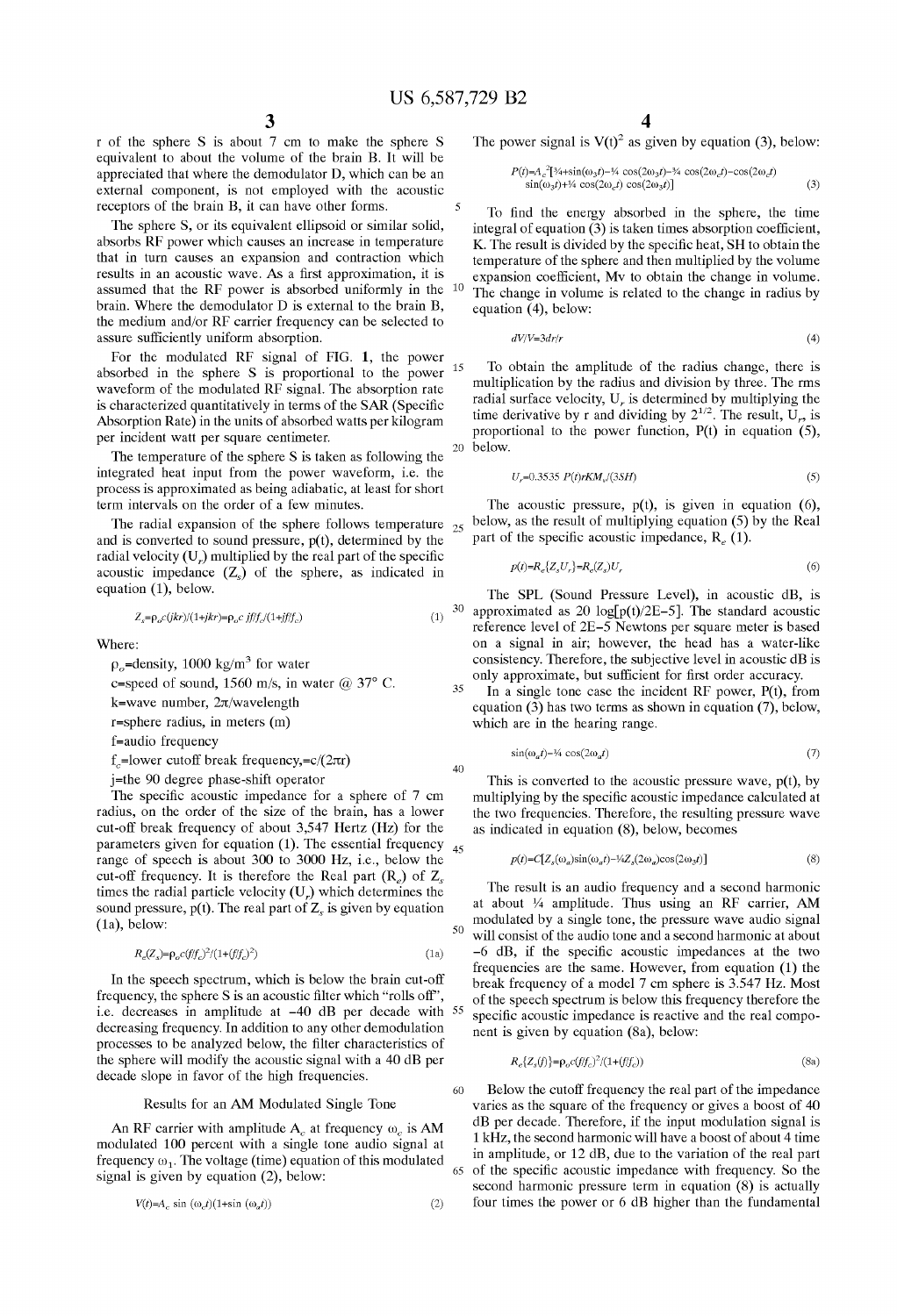$V(t)=a(t)\sin(\omega_{c}t)$ 

1O

15

 $30$ 

50

55

65

term. If the second harmonic falls above the cutoff frequency<br>then the boost begins to fall back to 0 dB. However, for most<br>of the speech spectrum there is a sever distortion and strong boost of the high frequency distortion components.

#### Results for Two Tone AM Modulation Analysis

Because of the distortion attending single tone modulation, predistortion of the modulation could be attempted Such that the resulting demodulated pressure wave will not contain harmonic distortion. This will not work, however, because of the non-linear cross-products of two tone modulation are quite different from Single tone modu lation as shown below.

Nevertheless, two-tone modulation distortion provides an insight for the design of a corrective process for a complex modulation signal such as speech. The nature of the distortion is defined in terms of relative amplitudes and frequencies.

Equation (8b) is that of an AM modulated carrier for the two-tone case where  $\omega_{a1}$  and  $\omega_{a2}$  are of equal amplitude and  $20$ together modulate the carrier to a maximum peak value of 100 percent. The total modulated RF signal is given by equation (8b), below:

#### $V(t) = A_c \sin(\omega_c t) [1 + \frac{1}{2} \sin(\omega_{a1} t) + \frac{1}{2} \sin(\omega_{a2} t)]$

The square of (8b) is the power signal, which has the same  $25$ form as the particle velocity,  $U_r(t)$ , of equation (9), below.

From the Square of (8b) the following frequencies and relative amplitudes are obtained for the particle Velocity wave,  $U_r(t)$ , which are in the audio range;

$$
\begin{array}{l} U_r(t)\!\!=\!\!C[\sin(\omega_{a1}t)\!\!+\!\sin(\omega_{a2}t)\!\!+\!\!{\it 4}\cos((\omega_{a1}\!\!-\!\omega_{a2})(t)\!\!=\!\!{\it 4}\cos((\omega_{a1}\!\!+\!\!\omega_{a2})t)\!\!-\!\!{\it 4}\sin(\omega_{a3}t)\!\!\\ \omega_{a2})t)\!\!-\!\!{\it 4}\cos(2\omega_{a1}t)\!\!-\!\!{\it 4}\sin(2\omega_{a2}t)\big] \end{array} \eqno(9)
$$

If the frequencies in equation (9) are below the cut-off frequency, the impedance boost correction will result in a pressure wave with relative amplitudes given in equation  $_{35}$ (9a), below:

$$
p(t) = C \{\sin(\omega_{a1}t) + b^2 \sin(\omega_{a2}t) + (1 - b^2)/4 \cos((\omega_{a1} - \omega_{a2})t) + (1 + b^2)/4 \cos((\omega_{a1} + \omega_{a2})t) - \frac{1}{2} \cos(2\omega_{a1}t) - \frac{1}{2} \cos(2\omega_{a2}t) \}
$$
(9a)

where:  $b = \omega_{a2}/\omega_{a1}$  and  $\omega_{a2} > \omega_{a1}$ 

Equation (9a) contains a correction factor, b, for the specific acoustic impedance variation with frequency. The first two terms of  $(9a)$  are the two tones of the input modulation with the relative amplitudes modified by the impedance correction factor. The other terms are the distor tion cross products which are quite different from the single tone distortion case. In addition to the second harmonics, there are Sum and difference frequencies. From this two-tone analysis it is obvious that more complex multiple tone modulations, such as speech, will be severely distorted with even more complicated cross-product and sum and difference components. This is not unexpected since the process which creates the distortion is nonlinear. This leads to the conclusion that a simple passive predistortion filter will not work on a speech signal modulated on an RF carrier by a conventional AM process, because the distortion is a func tion of the signal by a nonlinear process.

However, the serious distortion problem can be overcome by means of the invention which exploits the characteristics of a different type of RF modulation process in addition to special signal processing.

#### AM Modulation With Fully Suppressed Carrier for the Intelligible Encoding of Speech by the Invention for Compatibility With the RF Hearing Phenomena

The equation for AM modulation with a fully suppressed carrier is given by equation (10), below:

$$
6
$$

 $(10)$ 

This modulation is commonly accomplished in hardware by means of a circuit known as a balanced modulator, as disclosed, for example in "Radio Engineering", Frederick E.

Terman, p.481–3, McGraw-Hill, 1947.<br>The power signal has the same form as the particle velocity signal which is obtained from the square of equation (10) as shown in equation (11), below:

$$
P(t) = C \ U_r = a(t)^2 / 2 - (a(t)^2 / 2) \cos(2\omega_r t)
$$
\n(11)

From inspection of equations (10) and (11) it is seen that, if the input audio signal,  $a(t)$ , is pre-processed by taking the square root and then modulating the carrier, the audio term in the particle Velocity equation will be an exact, undistorted, replication of the input audio signal. Since the audio signal from a microphone is bipolar, it must be modified by adding a very low frequency (essential d.c.) bias term, A, such that the resultant sum,  $[a(t)+A]>0.0$ , is always positive. This is necessary in order to insure a real square root. The use of a custom digital speech processor implements the addition of the term A, i.e. as shown in equation  $(10^*)$ , below:

$$
V(t) = (a(t) + A)^{1/2} \sin(\omega_c t) \tag{10*}
$$

The pressure wave is given by equation  $(11^*)$ , below:

$$
p(t) = C U_r = A/2 + a(t)/2 - (a(t)/2)\cos(2\omega_c t) - (A/2)\cos(2\omega_c t)
$$
 (11<sup>\*</sup>)

40 signal,  $a(t)$ . When the second term of the pressure wave of equation  $(11^*)$  is processed through the specific acoustic impedance it will result in the replication of the input audio Signal but will be modified by the filter characteristics of the Real part of the specific acoustic impedance,  $R_{\geq} \{Z_{\zeta}(f)\}\)$ , as given in equation (8a). The first term of equation  $(11^*)$  is the d.c. bias, which is added to obtain a real Square root; it will not be audible or cause distortion. The third and fourth terms of  $(11^*)$  are a.c. terms at twice the carrier frequency and therefore will not distort or interfere with the audio range

45 the velocity wave times the impedance function,  $R_a \{Z_c(f)\}\,$ , Since the filter characteristic of equation (7) is a linear process in amplitude, the audio input can be predistorted before the modulation is applied to the carrier and then the preSSure or wound wave audio signal, which is the result of will be the true replication of the original input audio signal.

60 carrier as described is more easily implemented. A diagram illustrating the overall system 30 and process of the invention is shown in FIG. 3. Then input signal  $a(t)$ is applied to an Audio Predistortion Filter  $3\overline{1}$  with a filter function As(f) to produce a signal a(t)As(f), which is applied<br>to a Square Root Processor 32, providing an output=( $a(t)$ As  $(f)+A$ <sup> $1/2$ </sup>, which goes to a balanced modulator 33. The modulation process known as Suppressed carrier, produces a double sideband output=(a(t)As(f)+A)<sup>1/2</sup> sin( $\omega_c$ t), where  $\omega_c$ is the carrier frequency. If one of the Sidebands and the carrier are suppressed (not shown) the result is single sideband (SSB) modulation and will function in the same manner discussed above for the purposes of implementing the invention. However, the AM double sideband suppressed

The output of the balanced modulator is applied to a spherical demodulator 34, which recovers the input signal a(t) that is applied to the inner ear 35 and then to the acoustic receptors in the brain 36.<br>The various components 31–33 of FIG. 3 are easily

implemented as shown, for example by the corresponding components 41-42 in FIG. 4, where the Filter 41 can take